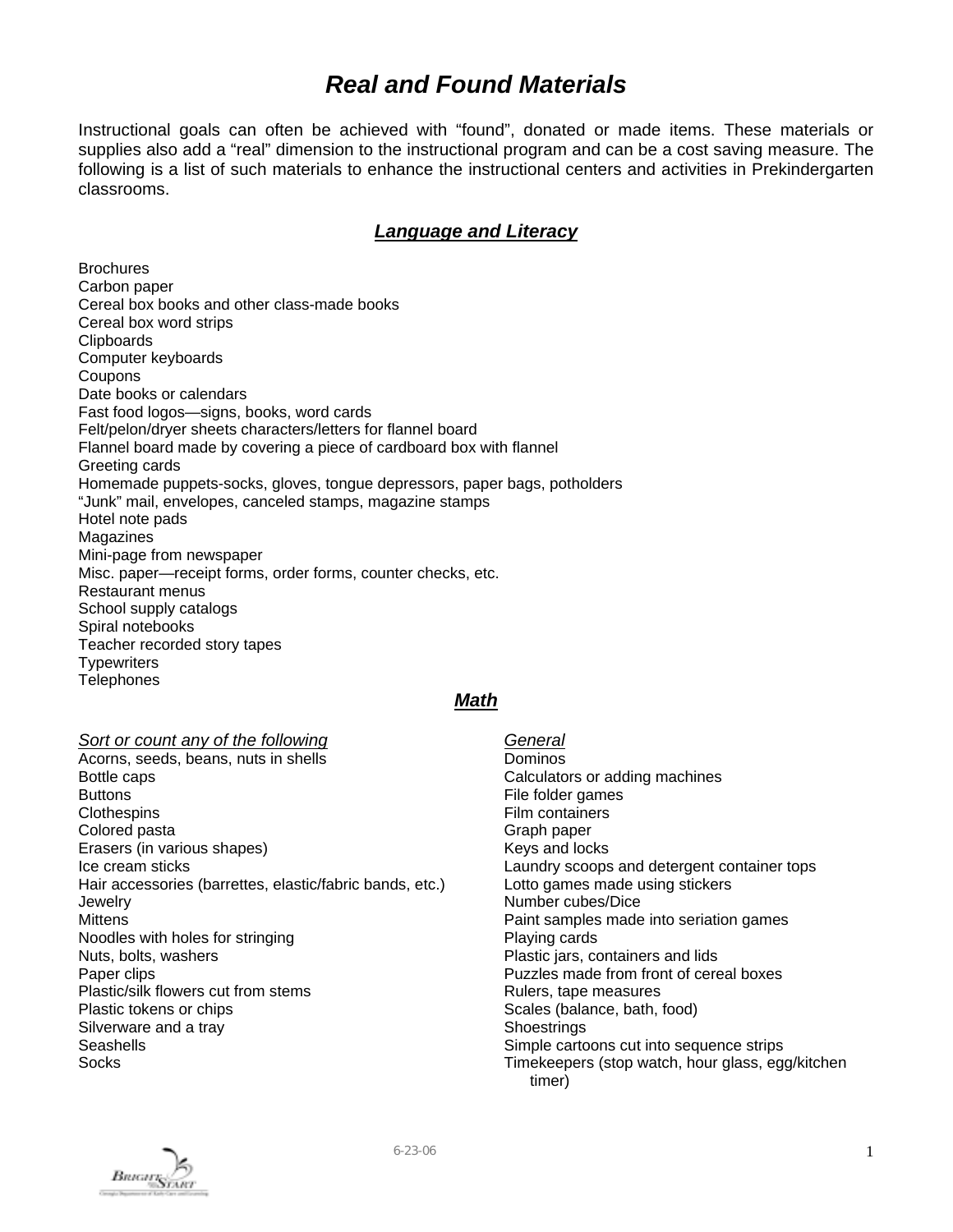# *Dramatic Play*

Appliance box (supervise appropriately) **Backpacks** Baby clothes Brief case and file folders Broom Camouflage shirts/vests Canceled stamps Canister set **Canteens** Cookbooks **Coupons** Costumes Clocks (digital, wind-up, wall, desk, etc.) Coffee pot Diaper bag Dinner plates (plastic) Dishcloths Dishes and utensils Disposable diapers Dustpan Eggbeater Egg timer

Aluminum foil Balls of any size Beads Bits of wood and balsa **Buttons Cardboard** Cardboard tubes Carpet pieces Cloth, felt, rug, fur scraps **Clothespins** Coffee filters Colored tape **Combs** Computer paper Construction paper scraps Contact paper Cookie cutters Cotton balls Cotton swabs Dental floss Empty cans for cutters (cover cut edges with masking tape) Egg cartons Elastic Fabric scraps Fly swatter print

Empty food containers Empty baby powder containers Empty seed packets Gardening gloves Grocery store advertisements Hats/caps **Headphones** Keys on key chain Lunch boxes Measuring cups Measuring spoons **Microphones** Newborn baby clothes Old prom dresses, ties, hats, shoes, shirts, gloves, costume jewelry, pocketbooks, scarves, watches, wallets, etc. Old typewriters Pet dish Picnic basket **Placemats** Plants Plastic mixing bowls with lids Plastic baby bottles

### *Creative Art*

Food coloring Golf tees Greeting cards Kitchen gadgets Liquid starch Magazines Masking tape Matchbox cars Men's shirts for smocks Muffin tins, frozen food containers, saucers for printing, mixing, painting Newspaper Paintbrushes made from rubber bands Paint in old deodorant bottles Paper bags Paper clips Paper cups Paper plates Paper punchers Paper towels Pasta of different shapes/types Pine straw paint Pipe cleaners Plaster of Paris

Plastic/silk flowers or plants Paper bags (grocery, shopping, lunch) Play money **Potholders Telephones** Pots/pans Receiving blankets Rolling pin Rolodex or address book Sale flyers/brochures Sports outfits (jerseys, helmets, shin guards, etc.) **Sifter** Steering wheels Stuffed animals **Suitcases** Teapot Toaster or any small appliance cords cut off Walkie-talkies Wardrobe box from movers

Plastic knives Push up sticks Rolling pins Rubber bands Sand paper Scotch tape **Sequins** Shells Shoeboxes **Shoestrings** Sponges Spools Spray bottles Squeeze bottles **Staplers** Stencils made from cardboard **Straws String** Styrofoam Tissue paper scraps **Toothbrushes** Wallpaper samples Wood scraps Wrapping paper Yarn

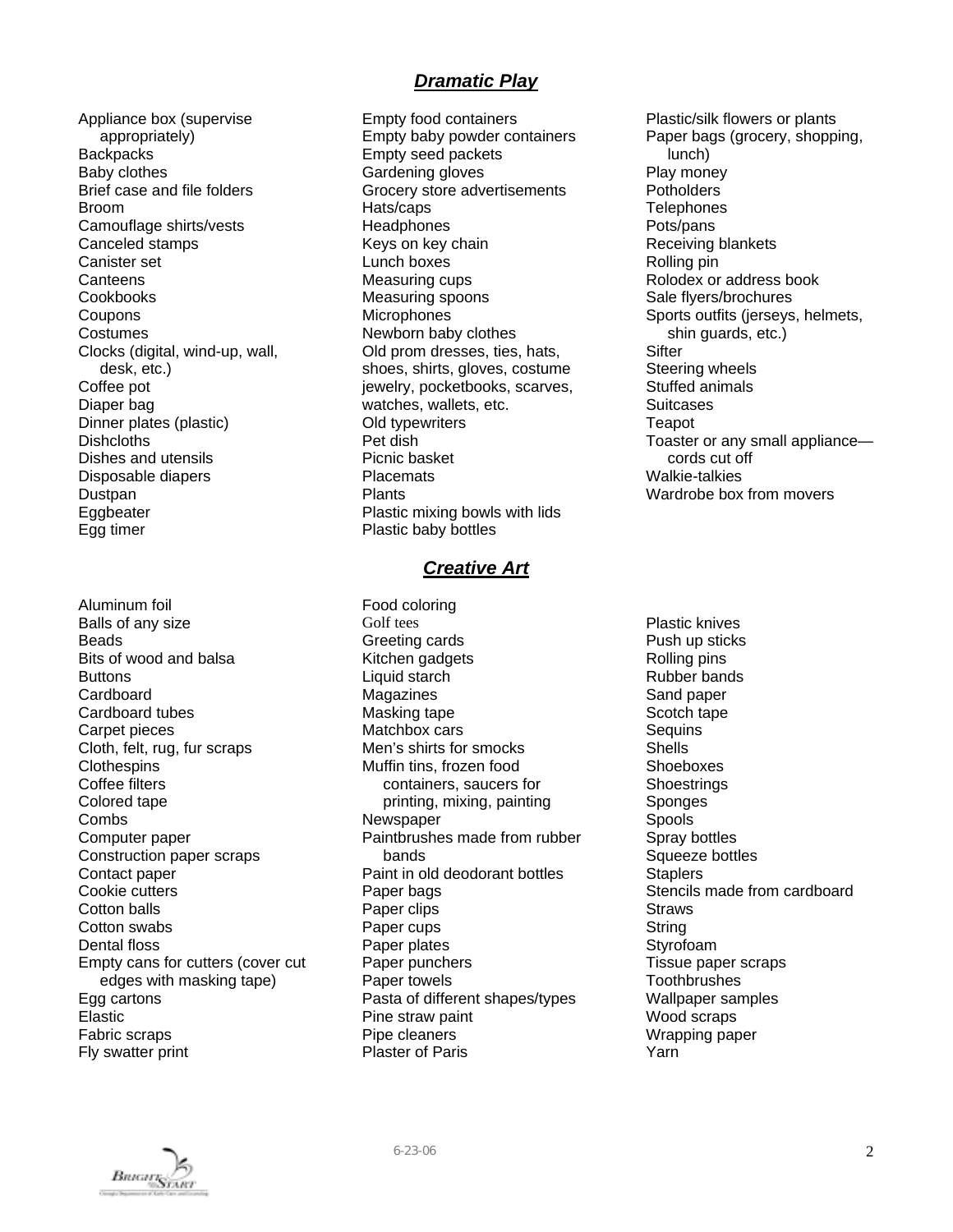Blue prints or sample floor plans Bubble wrap Carpet pieces Cardboard tubes/cylinders Carpenter's apron Cones from yarn Construction hats Empty egg cartons Fabric tablecloths, small blankets Graph paper, rulers, pencils Homemade blocks (oatmeal containers, jewelry boxes, shoeboxes, cereal boxes, etc. wrapped in contact paper or wrapping paper) Linoleum pieces License plates Maps Paper scraps, masking tape

#### *Sensory Table*

**Basters** Bottles Clear plastic tubing **Corks** Dry beans, rice, oatmeal, potato flakes, lentils, corn Eggbeaters for water table Food coloring for water table Funnels Garden tools Ice Ladles Measuring cups Molds Packing materials (regular or biodegradable) Pasta (bow tie, seashells, curly, corkscrews) Plastic cups and bowls Serving spoons Scoops Short length of garden hose **Sifters Sponges** Small spray bottles **Strainers** Tongs and tweezers Whisks Watering cans

#### *General*

Air pump Bark Binoculars, bird feeder, birdseed, bird book (for playground or to place outside the classroom window) Bug boxes made from old boxes



### *Blocks*

PVC pipes and connectors Plastic berry containers Plastic construction cones Safety goggles Shipping tubes (chutes for mini-cars) Shoeboxes for mini-car garages or tunnels Slants/ramps covered with different surfaces (corduroy, foil, sandpaper) Steering wheel Styrofoam Thread spools Tool belt Wood scraps (sanded smooth) Work gloves

# *Science*

**Compass**  Dental molds "Discovery" bottles made using plastic bottles Fabric with different textures (velvet, satin, burlap, corduroy, etc.) Field guide books Flashlight Ice cream sticks for labeling plants Kaleidoscopes Keys Leaves Mineral samples Moss samples Magnifying glasses Nuts in shells (pecans, walnuts, coconuts, etc.) Non-toxic plants Outdoor weather thermometer Perfume samples/strips from magazines Pinwheels Pinecones and pine needles Rocks/stones Sandpaper in a variety of grades **Seashells** Seedling trays and seeds **Snakeskins Stethoscope** Sound games (film containers filled with various items such as dry beans, dice, bells, dry rice, etc.) Science magazines (examples: *National Geographic, Astronomy, Ranger Rick, Kids Discover*) Terrarium made from a soft drink bottle Windsocks, pinwheels, wind chimes x-rays